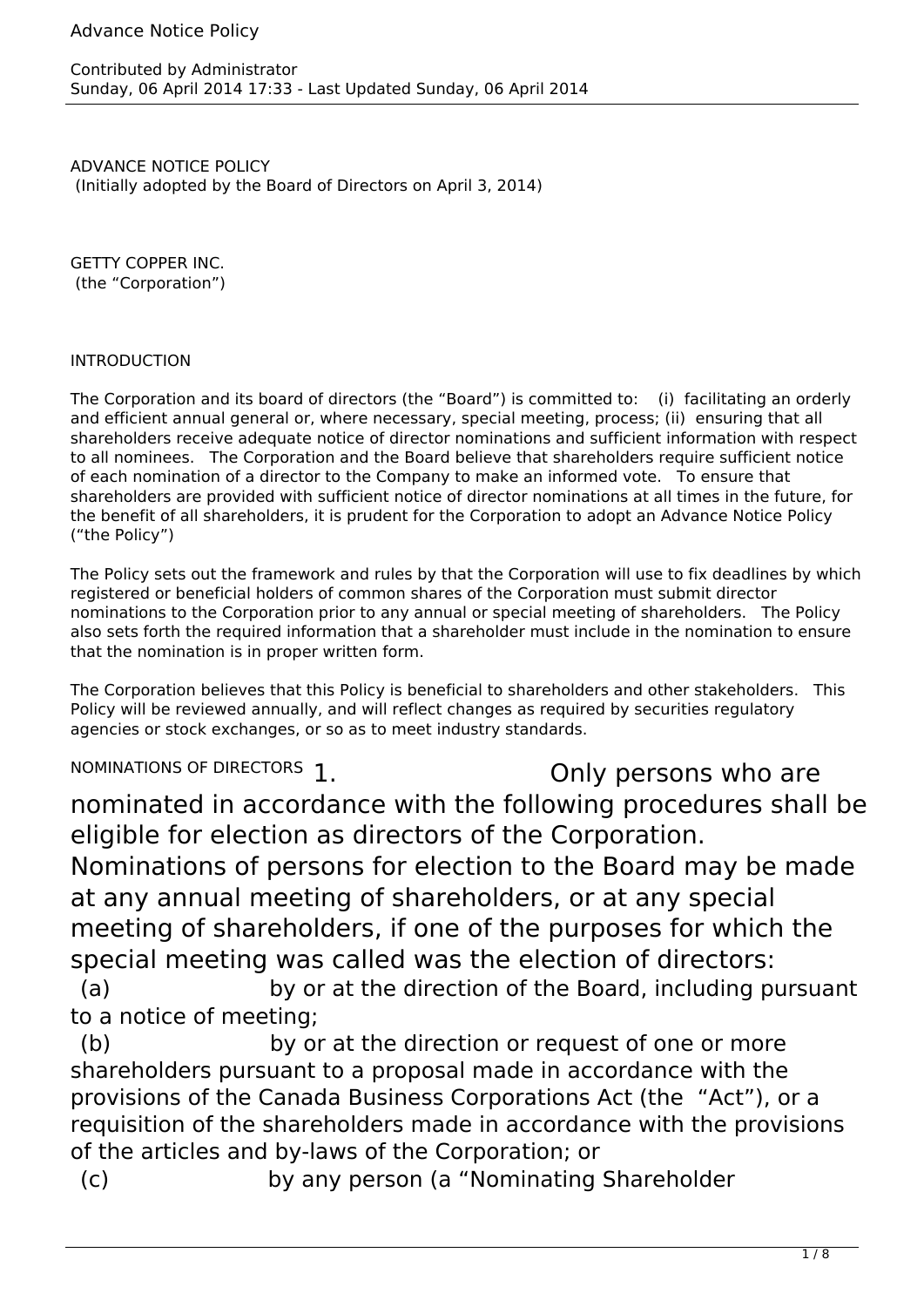"): (A) who, at the close of business on the date of the giving of the notice provided for below in this Policy and on the record date for notice of such meeting, is entered in the securities register as a holder of one or more shares carrying the right to vote at such meeting or who beneficially owns shares that are entitled to be voted at such meeting; and (B) who complies with the notice procedures set forth below in this Policy.

2. a contract the addition to any other requirements under applicable laws, for a nomination to be made by a Nominating Shareholder, the Nominating Shareholder must have given timely notice thereof in proper written form to the Secretary of the Corporation at the principal executive offices of the Corporation.

 3. To be timely, a Nominating Shareholder's notice to the Secretary of the Corporation must be made: (a) In the case of an annual meeting of shareholders, not less than 30 nor more than 65 days prior to the date of the annual meeting of shareholders. However, in the event that the annual meeting of shareholders is to be held on a date that is less than 50 days after the date (the "Notice Date") on which the first public announcement of the date of the annual meeting was made, notice by the Nominating Shareholder may be made not later than the close of business on the tenth (10<sup>th</sup>) day following the Notice Date; and

 (b) in the case of a special meeting (which is not also an annual meeting) of shareholders called for the purpose of electing directors (whether or not called for other purposes), not later than the close of business on the fifteenth  $(15<sup>th</sup>)$  day following the day on which the first public announcement of the date of the special meeting of shareholders was made.

 In no event shall any adjournment or postponement of a meeting of shareholders or the announcement thereof commence a new time period for the giving of a Nominating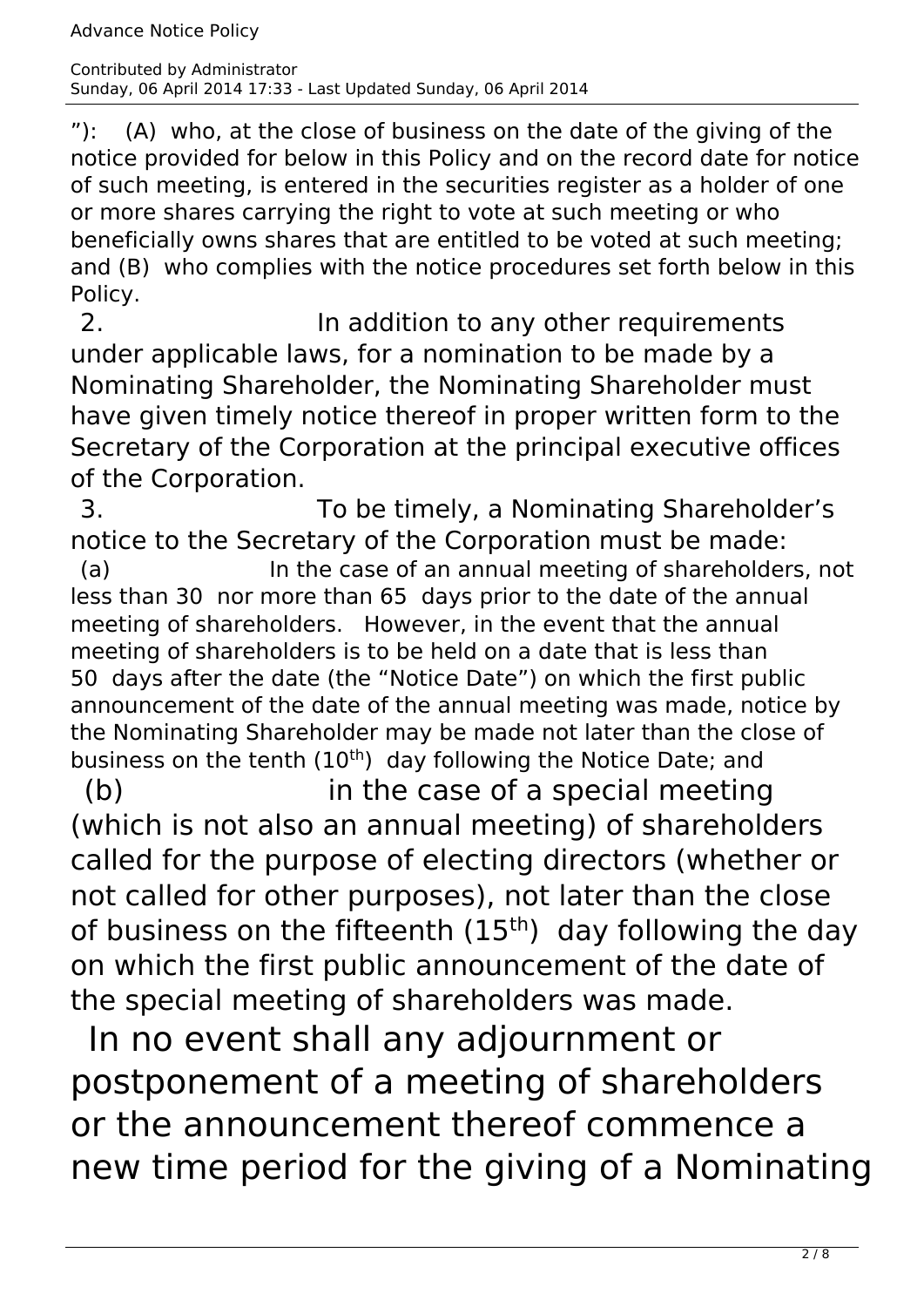Shareholder's notice as described above. 4. To be in proper written form, a Nominating Shareholder's notice to the Secretary of the Corporation must set forth:

(a) Books As to each person whom the Nominating Shareholder proposes to nominate for election as a director: (A) the name, age, business address and residential address of the person; (B) the principal occupation or employment of the person; (C) the citizenship of such person; (D) the class or series and number of shares in the capital of the Corporation which are controlled or which are owned beneficially or of record by the person as of the record date for the meeting of shareholders (if such date shall then have been made publicly available and shall have occurred) and as of the date of such notice; and (E) any other information relating to the person that would be required to be disclosed in a dissident's proxy circular in connection with solicitations of proxies for election of directors pursuant to the Act and Applicable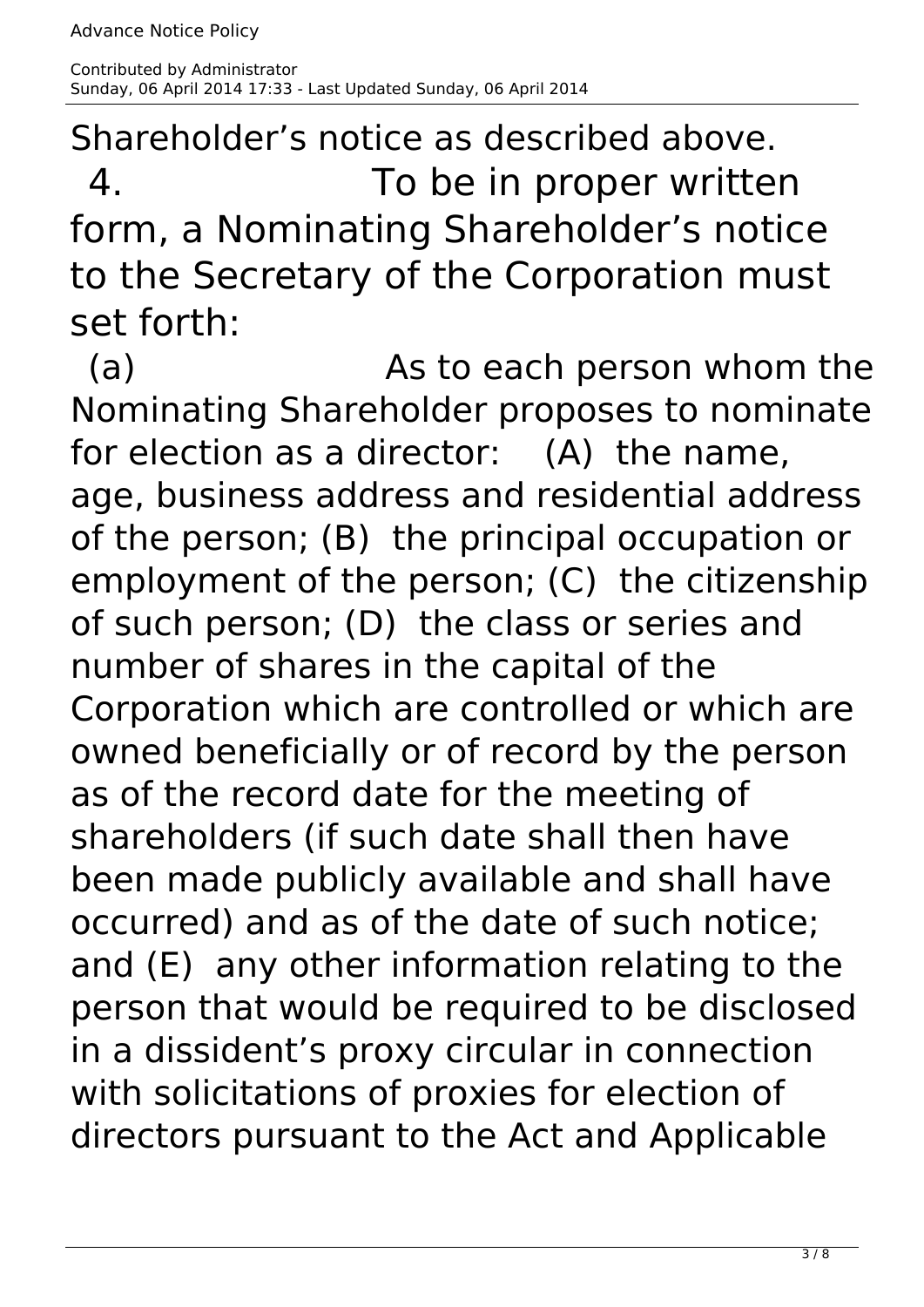Securities Laws (as defined below); and (b) as to the Nominating Shareholder giving the notice, full particulars regarding any proxy, contract, agreement, arrangement, understanding or relationship pursuant to which such Nominating Shareholder has a right to vote or direct the voting of any shares of the Corporation and any other information relating to such Nominating Shareholder that would be required to be made in a dissident's proxy circular in connection with solicitations of proxies for election of directors pursuant to the Act and Applicable Securities Laws (as defined below).

The Corporation may require any proposed nominee to furnish such other information as may reasonably be required by the Corporation to determine the eligibility of such proposed nominee to serve as an independent director of the Corporation or that could be material to a reasonable shareholder's understanding of the independence, or lack thereof, of such proposed nominee. 5. **If No person shall** 

be eligible for election as a director of the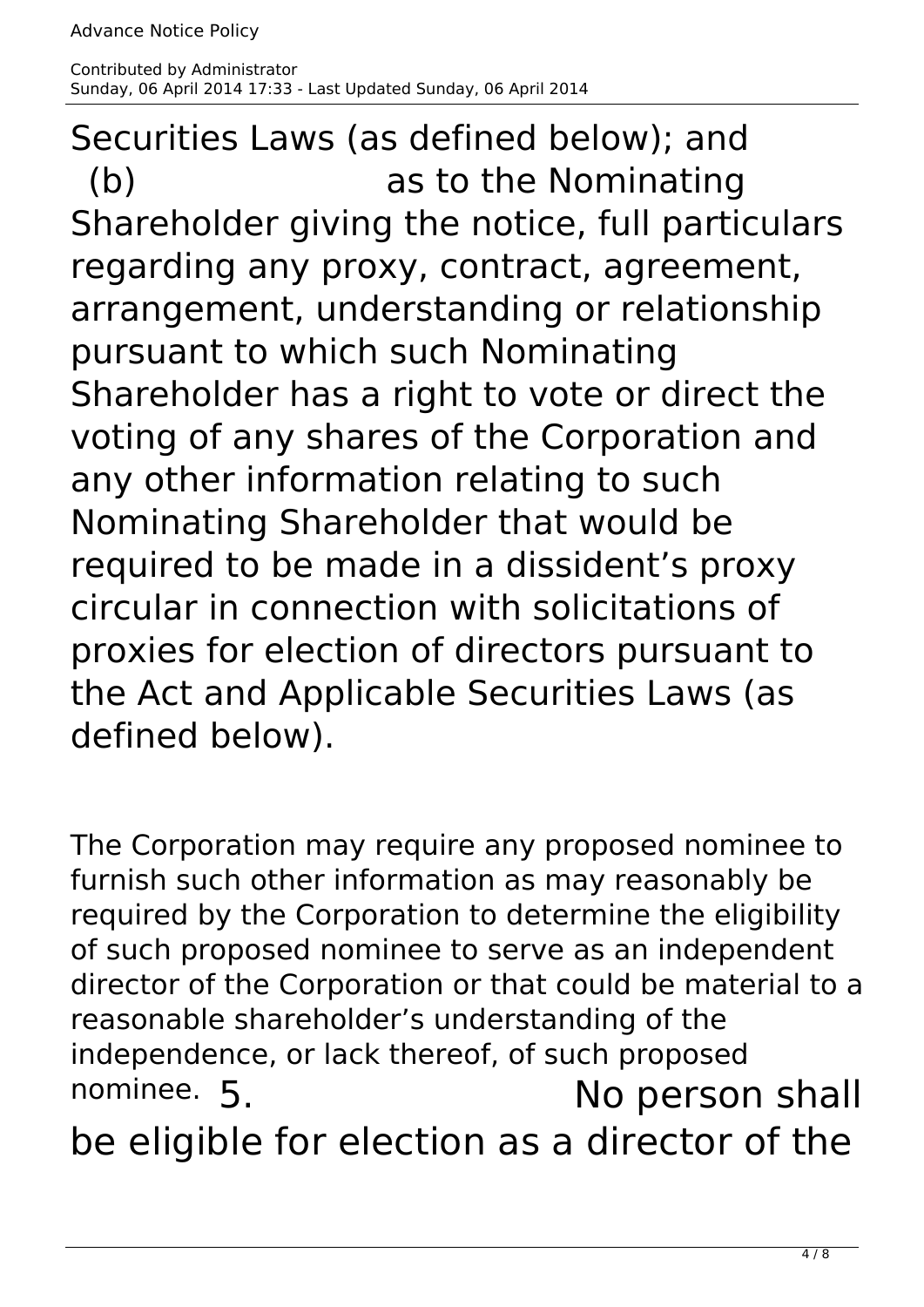Corporation unless nominated in accordance with the provisions of this Policy. However, nothing in this Policy shall be deemed to preclude discussion by a shareholder (as distinct from the nomination of directors) at a meeting of shareholders of any matter in respect of which it would have been entitled to submit a proposal pursuant to the provisions of the Act. The Chairman of the meeting shall have the power and duty to determine whether a nomination was made in accordance with the procedures set forth in this Policy and, if any proposed nomination is not in compliance with this Policy, to declare that such defective nomination shall be disregarded.

 6. For the purposes of this Policy:

(a)  $"public annotation$ shall mean disclosure in a press release reported by a national news service in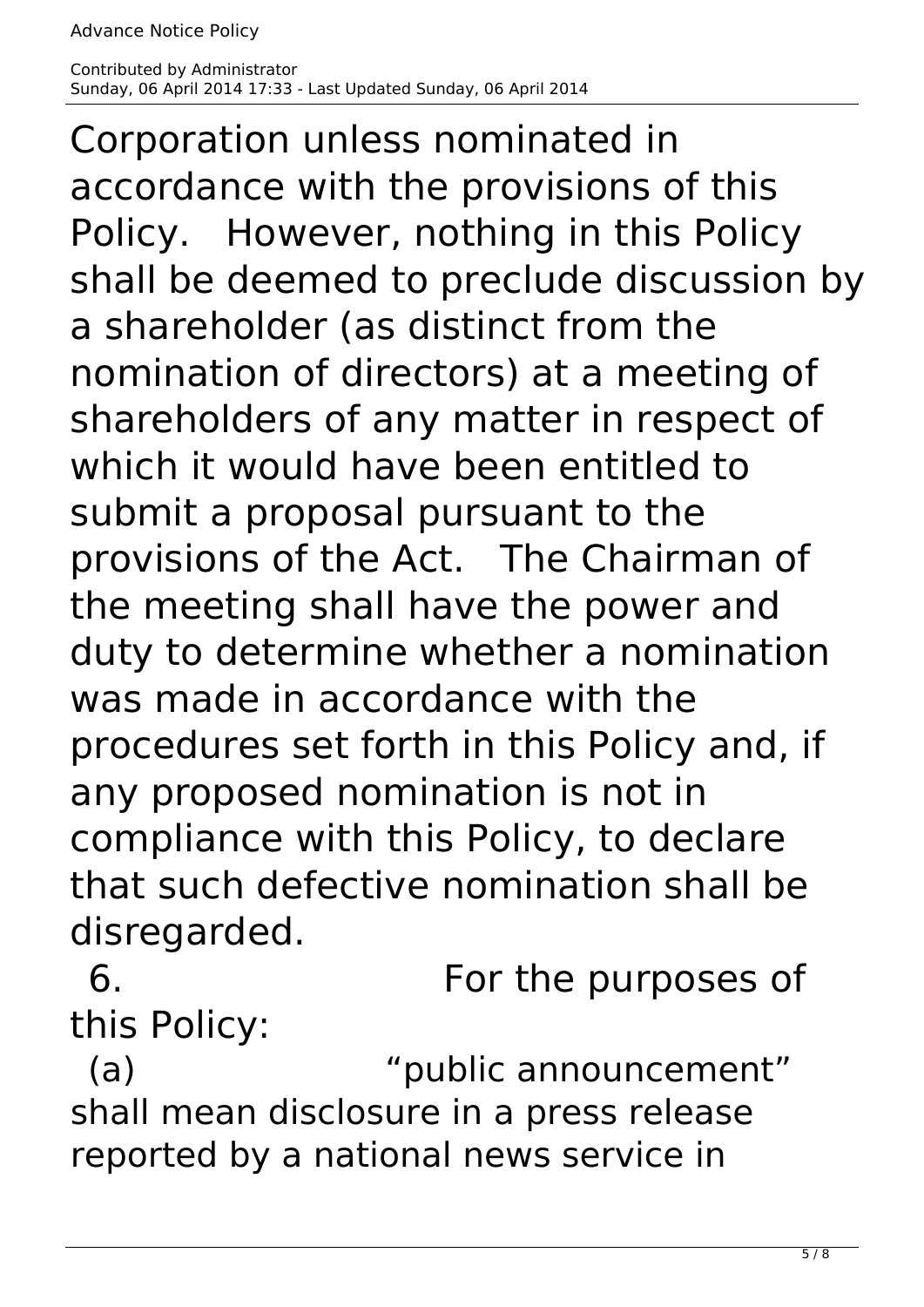Canada, or in a document publicly filed by the Corporation under its profile on the System of Electronic Document Analysis and Retrieval at [www.sedar.com;](http://www.sedar.com) and

 (b) "Applicable Securities Laws " means the applicable securities legislation of each relevant province and territory of Canada, as amended from time to time, the rules, regulations and forms made or promulgated under any such statute and the published national instruments, multilateral instruments, policies, bulletins and notices of the securities commission and similar regulatory authority of each province and territory of Canada.

7. Notwithstanding any other provision of this Policy, notice given to the Secretary of the Corporation pursuant to this Policy may only be given by personal delivery, facsimile transmission or by email (at such email address as stipulated from time to time by the Secretary of the Corporation for purposes of such notice), and shall be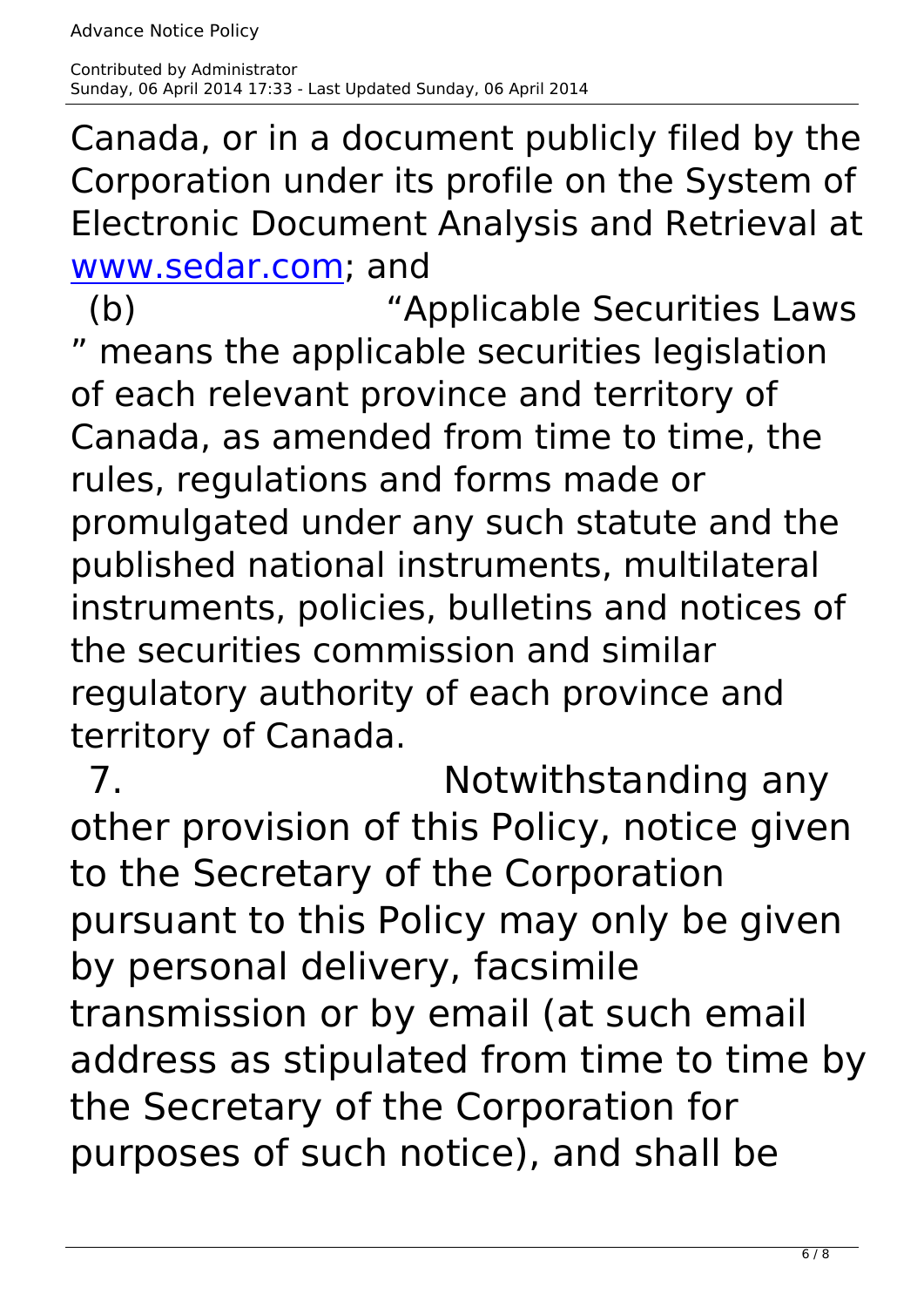deemed to have been given and made only at the time it is served by personal delivery, email (at the address as aforesaid) or sent by facsimile transmission (provided that receipt of confirmation of such transmission has been received) to the Secretary at the address of the principal executive offices of the Corporation. However, if such delivery or electronic communication is made on a day that is a not a business day or later than 5:00 p.m. (Vancouver time) on a day that is a business day, then such delivery or electronic communication shall be deemed to have been made on the subsequent day that is a business day.

 8. Notwithstanding the foregoing, the Board may, in its sole discretion, waive any requirement in this Policy.